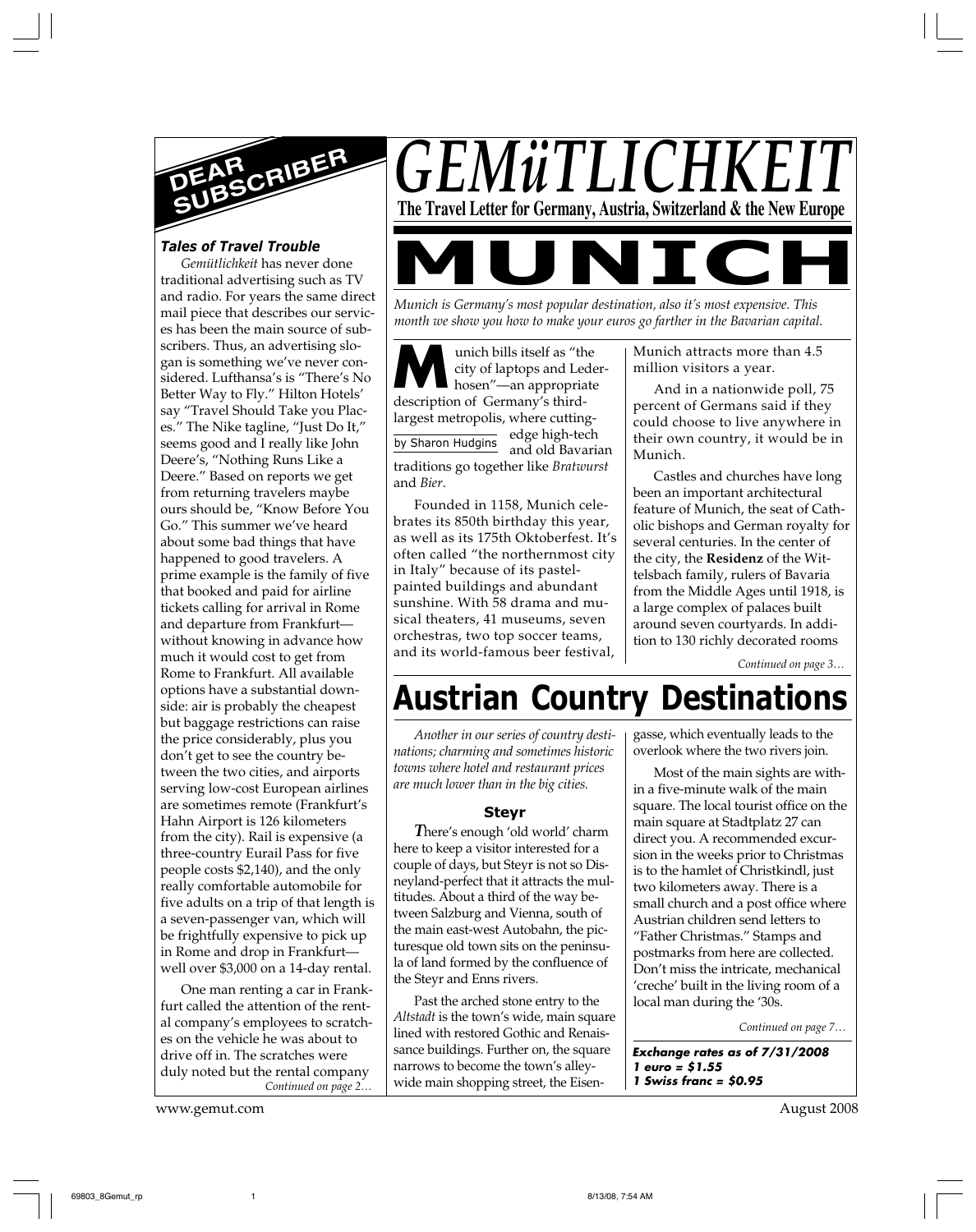# *DEAR SUBSCRIBER Continued from page 1*

refused to provide the renter a copy of the paperwork and he left without a record of the damage. Guess what? At the end of the rental he was charged for the scratches and had no proof they weren't his responsibility. I don't like second-guessing but never, ever accept a damaged or scratched car without an initialed document that notes the damage. What this renter should have done is phone the toll-free number on his reservation confirmation and demand assistance or another car with a different company.

Sometimes you do everything right and things still go wrong. Rental car companies in Germany require a valid U.S. driver's license only, not an international license. A woman who had booked a rental car with Avis in Koblenz, however, was recently refused her rental because she did not have the international permit. The agent was dead wrong but the woman didn't get her car, she had to go to another company and pay a much higher price. International licenses are required to pick up rental cars in Poland and Austria and highly recommended but not required—in other countries. To be on the safe side, get an international driver's license from your local AAA office.

There may be a gleam of hope for 2009 fares across the Atlantic. As you know, in response to higher fuel costs, the major U.S. airlines—the socalled 'big six;' American, Delta, Continental, Northwest, United and USAir—are laying off workforce and reducing the number of domestic flights. Experts say they are turning their attention to more profitable foreign long-haul flights where British Air and Lufthansa are making big profits. This could mean an increase in transatlantic capacity in '09. That coupled with a drop in demand would almost surely mean a lowering of fares. Of course, any seats not taken by North Americans could be filled by Europeans, though some predict an economic downturn for the Continent. In any event, you can already book trips for this winter in the \$400 to \$500 range, not including, of course, taxes and a substantial fuel charge.

For the last few years, our advice regarding exchanging dollars for foreign currency has been to take your ATM card to Europe (make sure you have a four-digit PIN and ask your bank to raise the daily limit on the amount you can withdraw). You'll get the bank-to-bank exchange rate. In many cases—but not all—you'll pay a per-transaction fee of about \$1 to \$5. But what if, as subscriber Tom asks, you need a substantial amount of foreign currency upon arrival in Europe to pay for a month-long vacation rental in cash? (This is a bit of an unusual circumstance because most landlords want their money well in advance, long

www.gemut.com http://theeuropetraveler.com

before your U.S. departure.) Tom first went to his bank who offered to sell euros at an exchange rate 1.683 on a day when the bank-tobank exchange rate was 1.556. I don't know the amount to be exchanged but if it's \$3,000, that's a difference of about  $\epsilon$ 146 or \$227. Tom needs to get an exchange rate as close to that 1.556 as possible. Wells Fargo's foreign exchange service quoted an exchange rate of 1.6347, plus a fee of \$8 to ship the euros to Tom. That's \$45 better than his local bank. However, at fxglobaltransfer.onanda.com, I got an online quote of 1.557 plus a fee of \$25 to transfer the funds to a foreign bank. Tom will have to open an account with FXGlobal-Transfer, a company with offices in New York (tel. 212-858-7690) and Toronto (tel. 416-593-9436), but it appears he'll save about \$200 on a \$3,000 transaction by dealing with them instead of his bank.—RHB

# **Using Gemütlichkeit**

• Hotel prices listed are for one night. Discounts are often available for longer stays.

• All hotel prices include breakfast unless otherwise noted.

 $\bullet$  Local European telephone area codes carry the "0" required for in-country dialing. To phone establishments from outside the country, such as from the USA, do not dial the first "0".

# **Logging on to Our Website**

Back issues in PDF format from January 1993, except for the most recent 10, are available free to subscribers only at www.gemut.com (click on "Members"). To access the issues, enter the user name and password published in this space each month. The new codes are:

User Name: **cnum** Password: **5939**

| <b>GEMÜTLICHKEIT</b><br>Vol. 22, No. 7                                                                                                       | <b>HOTEL RESTAURANT RATING KEY</b> |              |                            |                                 |
|----------------------------------------------------------------------------------------------------------------------------------------------|------------------------------------|--------------|----------------------------|---------------------------------|
| August 2008<br>The Travel Letter for Germany, Austria, Switzerland & the New Europe                                                          | <b>Rating Scale</b>                | <b>Scale</b> | <b>Restaurant Criteria</b> |                                 |
| <b>Robert H. &amp; Elizabeth S. Bestor</b><br><b>Publishers:</b>                                                                             | Excellent                          | $16 - 20$    | Food                       | 65%                             |
| Nikki Goth Itoi<br><b>Executive Editor:</b>                                                                                                  | Above Average                      | $12 - 15$    | Service                    | 20%                             |
| <b>Contributors:</b><br><b>Tom Bross</b>                                                                                                     | Average                            | $8 - 11$     | Atmosphere                 | 15%                             |
| <b>Sharon Hudgins</b>                                                                                                                        | Adequate                           | 4 - 7        |                            |                                 |
| <b>Thomas P. Bestor</b><br><b>Consulting Editor:</b><br><b>Online Services:</b><br><b>Kurt Steffans</b>                                      | Unacceptable                       | $0 - 3$      |                            |                                 |
| <b>Subscriber Travel Services:</b><br>Andy Bestor, Laura Riedel                                                                              | <b>Hotel Rating Criteria</b>       |              | <b>Value Rating</b>        | <b>Scale</b>                    |
| Gemütlichkeit (ISSN 10431756) is published 10 times each year by UpCountry                                                                   | People/Service                     | 30%          | <b>Outstanding Value</b>   | $17 - 20$                       |
| Publishing, 288 Ridge Road, Ashland OR 97520. TOLL FREE: 1-800/521-<br>6722 or 541/488-8462, fax: 541/488-8468, e-mail travel@gemut.com. Web | Location/Setting                   | 15%          | Very Good Value            | 12 - 16                         |
| site: www.gemut.com. Subscriptions are \$67 per year for 10 issues. While                                                                    | Guestrooms                         | 30%          | Average Value              | 9 -<br>-11                      |
| every effort is made to provide correct information, the publishers can make<br>no guarantees regarding accuracy.                            | Public rooms                       | 5%           | <b>Below Average Value</b> | $5 -$<br>- 8                    |
| <b>POSTMASTER: SEND ADDRESS CHANGES TO:</b>                                                                                                  | Facilities/Restaurant              | 20%          | A Rip-Off                  | $\Omega$<br>4<br>$\blacksquare$ |
| Gemütlichkeit, 288 Ridge Road., Ashland OR 97520                                                                                             |                                    |              |                            |                                 |

Gemütlichkeit 2 August 2008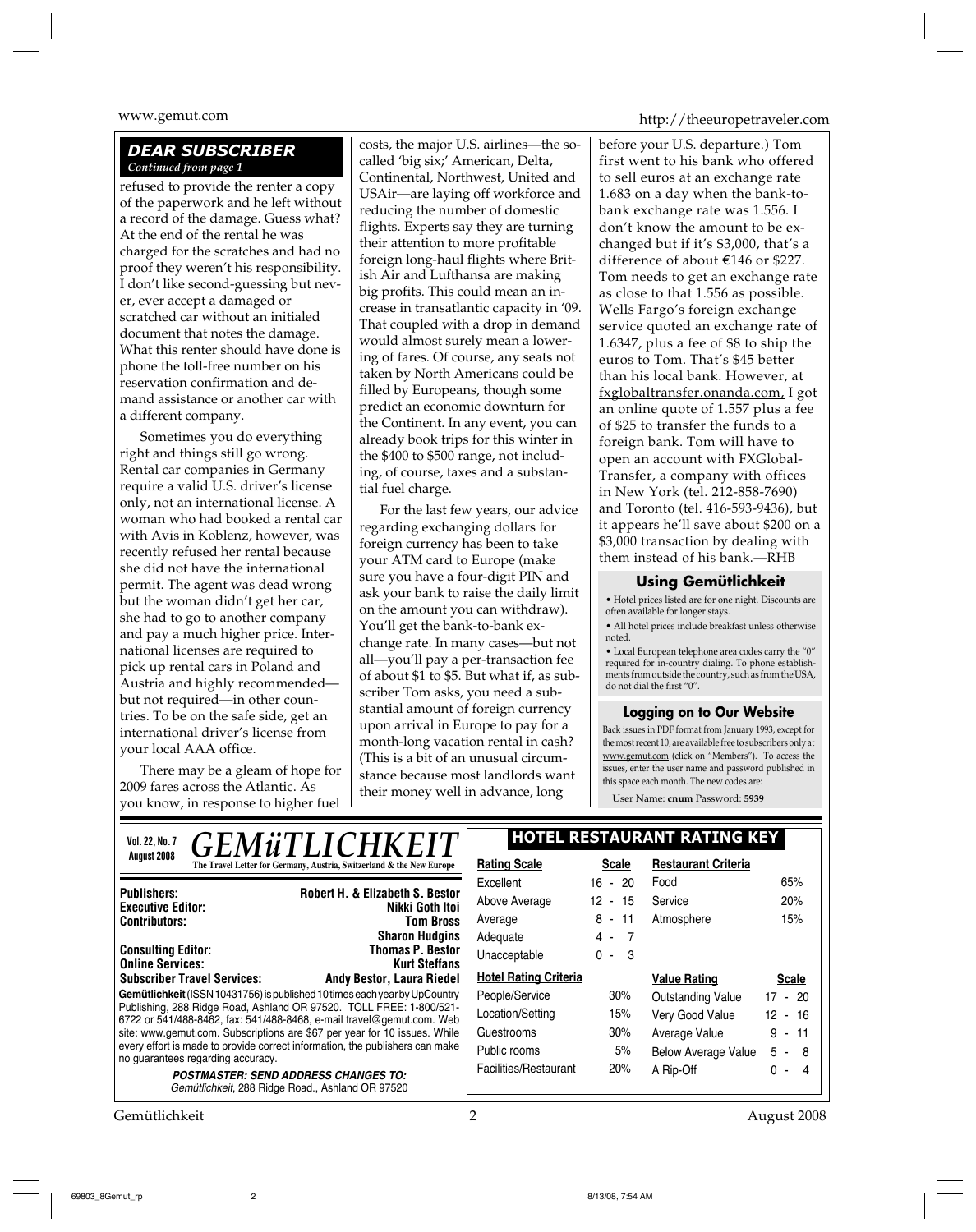# http://theeuropetraveler.com www.gemut.com

# *MUNICH*

filled with furniture, paintings, tapestries, silver, porcelain, and other antiques, it houses the **Schatzkammer** (royal treasury) and the recently restored rococo **Cuvilliés-Theater**. Although 90 percent of the building was destroyed by bombs in World War II, the Residenz has been restored to much of its former glory.

You can spend the entire day at **Schloss Nymphenburg**, a huge baroque castle and park in the western part of Munich, with museums of painting and porcelain, royal apartments and ballrooms, and royal stables housing a fine collection of ornate, guilded coaches and sleds. More baroque palaces and pavilions are scattered around the spacious gardens. And another ensemble of important Bavarian baroque castles, parks, and paintings can be found at **Schloss Schleissheim**, just north of the city limits.

Among the notable ecclesiastic buildings in Munich are the landmark, late-Gothic **Frauenkirche,** in the city center, with its two iconic, green-domed towers. But more impressive interiors can be seen at the **Theatinerkirche**, with its Italian baroque decor, and especially at the **Asamkirche**, a stunning jewel of Bavarian rococo interior design. Another important house of worship is the modern **Synagogue Ohel Jakob**, one of the largest synagogues in Europe, which opened in 2006 (but not for public visits).

Another landmark is the neogothic **Neues Rathaus** (New Town Hall), built between 1867-1909 on the **Marienplatz** in the heart of the city (and the starting point for many city tours). Be there at 11 am, noon, or 5 pm when the historical *Glockenspiel* (carillon) on the city hall chimes its bells and dancing figures rotate in and out of the clock. (Tip: The dense crowds watching this spectacle, especially in summer, are a target for pickpockets in an otherwise very safe city. For a better view and no worries about your wallet, go to the third or fourth floor of the big

# **Munich Basics**

**Continued from page 1 Population:** 1,300,000

**Elevation:** 518 meters (1700 feet)

**Visitor Information:** Tourismusamt, 80313 München, tel. +49/89-233-965- 00, tourismus@muenchen.de, www.muenchen-tourist.de. Offices at the Neues Rathaus (New Town Hall, Marienplatz 8) and Hauptbahnhof (main train station, Bahnhofplatz 2). See also www.muenchen.de and www.oktoberfest.de.

#### **Driving distances from:**

| Berlin    | 596 km | 370 miles |
|-----------|--------|-----------|
| Frankfurt | 412 km | 256 miles |
| Nürnberg  | 162 km | 100 miles |
| Stuttgart | 210 km | 130 miles |
| Würzburg  | 294 km | 183 miles |
|           |        |           |

**Public Transportation:** Munich's excellent system (MVV) of buses, trams, U-Bahns (subways), and S-Bahns (longer-distance suburban trains) is the best way to get around a city where traffic is dense and parking expensive. Discount fare tickets ("CityTourCard") are available at all MVV ticket vending machines and tourist offices for 1-, 3-, and 7-day periods, including reduced fees for more than 30 tourist attractions. For two or more people traveling together, get a CityTourCard "partner card" at even greater discount.

**Nearest airport:** Munich International Airport, 28 km (17 miles) northeast of the city, with direct bus and S-Bahn connections to/from the main train station (40-minute ride by S-Bahn) and several other locations in the city.

**Rail service:** The main rail hub for southern Germany, with frequent service to numerous locations throughout Europe.

**Recommended guide books:** *Munich Found*, monthly city magazine in English, with current information on local events (www.munichfound.com). *München im*...*[any particular month],* official monthly listing of museums, theaters, concerts, exhibits, and other events, with addresses, opening hours, phone numbers, and prices; an essential guide (in German, €1.65). *Marcellino's München Restaurant Report 2008*, guide to restaurants, pubs, and beer gardens, with readers' ratings (in German, www.marcellinos.de).

**Hugendubel** bookstore across from the city hall and watch the mechanical clock performance from the picture windows there.)

Munich's museums cater to many interests. Art lovers can spend several days in the **Alte Pinakothek**, with more than 800 paintings from the Middle Ages through the rococo period; the **Neue Pinakothek**, with European paintings and sculptures from the late 17th to early 20th centuries; the **Pinakothek der Moderne**, a complex of four museums of modern art, graphics, architecture, and design; the massive 1930s-era **Haus der Kunst**, the venue for a variety of temporary exhibitions; and several smaller art museums such as the **Villa Stuck** and the **Städtische Galerie im Lenbachhaus**, the latter featuring a unique collection of "Blue Rider" artists.

Step back into ancient times at the **Glyptothek**, Munich's oldest museum, with its outstanding collection of Greek and Roman statues. The nearby **Staatliche Antikensammlung** has another important collection of antiquities, including the world's largest group of Greek vases. The **Archäologische Staatssammlung** traces the archeological history of Bavaria from the Paleolithic to Middle Ages, and the **Staatliches Museum Ägyptischer Kunst** in the Residenz showcases art and artifacts from ancient Egypt.

History buffs should also head to the **Münchner Stadtmuseum**, with its recently opened new exhibit on the history and culture of Bavaria's capital city. Across the square, the **Jüdisches Museum** documents the history of Munich's Jewish community from the 13th century. And the **Bayerisches National Museum** has three floors of exhibits on the arts, crafts, and folklore of Bavaria, including a wonderful collection of old Nativity scenes (call in advance to see if that section is open on the day you plan to visit).

Fans of science and technology shouldn't miss the magnificent **Deutsches Museum**, whose scientific exhibits attract more visitors than

Gemütlichkeit 3 August 2008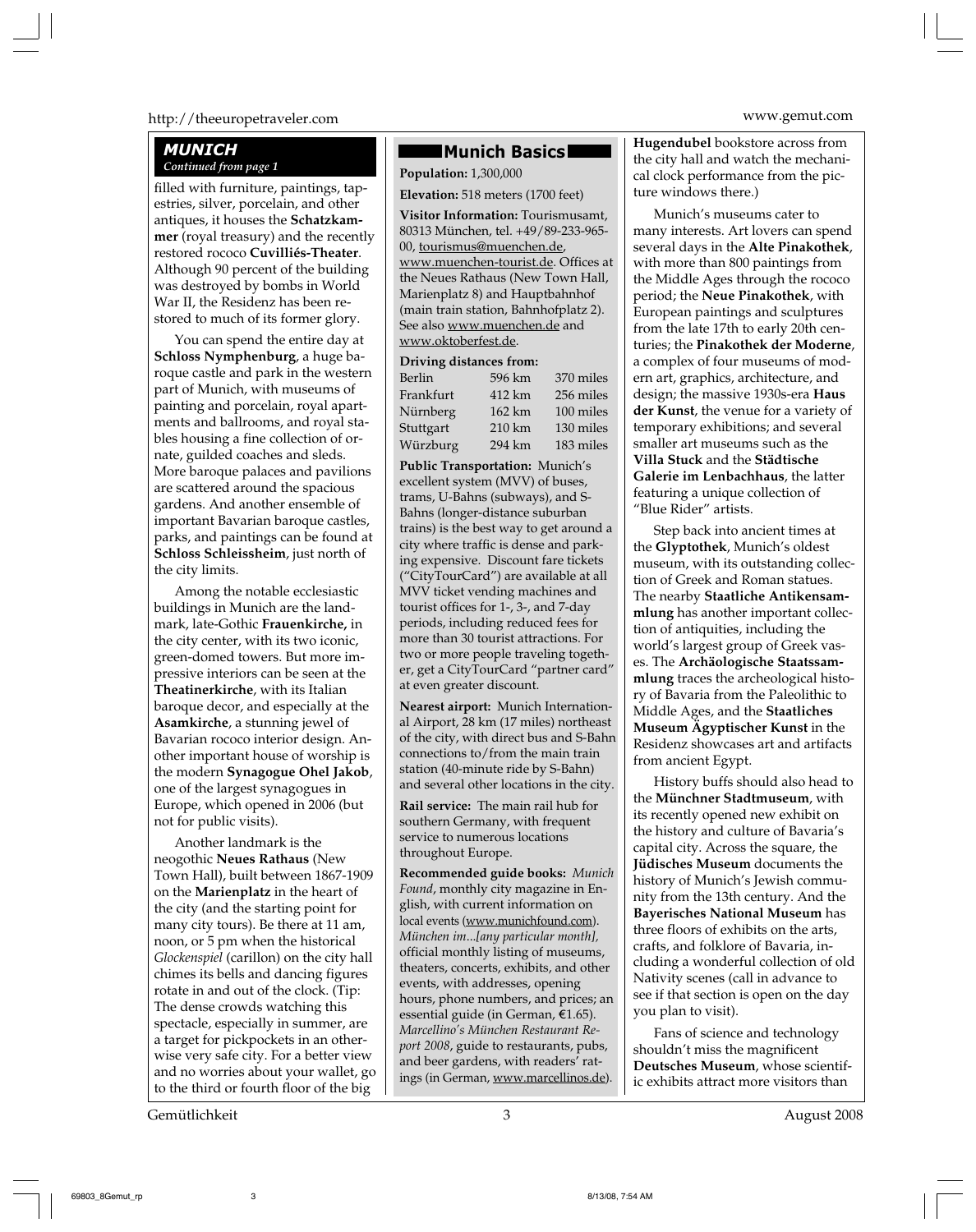any other museum in Munich. Branches of the museum in separate locations now house the historic trains, buses, cars, and bicycles (**Deutsches Museum Verkehrszentrum**) and 60 airplanes and helicopters (**Deutsches Museum Flugwerft Schleissheim**).

The recently redesigned and expanded **BMW Museum** is a must for anyone interested in cars and motorcycles. Combine your visit to the museum with a guided tour of the **Bavaria Motor Works Plant** (reservations required) and a walk through the futuristic **BMW Welt** with shops, restaurants, and exhibits of more BMW automobiles.

Another popular destination is the **Bavaria Filmstadt**, where you can tour the film and television stage sets, including the inside of the submarine set used for *Das Boot* ("The Boat"), learn how special effects are done, and watch stuntmen perform daring feats on an exterior set.

Two other small museums are worth a visit when you're strolling

#### **Key Websites for the Traveler**

**• www.gemut.com** Gateway site for travelers to Germanic Europe, including car rental, rail passes, hotel bookings, traveler feedback, travel tips, and past issues (free access to back issues for subscribers; see log-on info on page 2).

**• www.viamichelin.com** The Michelin database of hotels and restaurants, plus great interactive trip planning tools

**• www.travelessentials.com** Guidebooks, maps, travel accessories, luggage, all at 10 percent off for subscribers. Use discount code gemut2006.

**• www.webflyer.com** Informative frequent-flyer forums make this a must for air travelers

**• bahn.hafas.de/bin/query.exe/en** German rail website, with train schedules throughout Europe, as well as Germany

- **www.sbb.ch/index\_e.htm** Swiss and European rail schedules
- **www.ski-europe.com** Top Web resource for
- skiers with much data on Alpine resorts

**• www.myswitzerland.com** Website of Switzerland's national tourist authority

**• www.germany-tourism.de** Germany's national tourist authority

**• www.austria.info/us** Austria's national tourist authority

**• www.historicgermany.com** Website for an alliance of historic German cities

**• www.thetravelinsider.info** Info on electronic devices used by travelers — cell phones, computers, etc.

Gemütlichkeit 4 August 2008

around the city center. The **Bierund-Oktoberfestmuseum**, in a 14th century building, focuses on Munich's most popular beverage and festival; watch the short film on the third floor, then quench your thirst on the ground floor with a glass of local beer. The charming **Spielzeugmuseum**, in the old tower near the city hall, is chock full of old toys that will delight both children and adults. (Check on opening times; this museum will soon be renovated and expanded.)

For a change of scenery, relax at the **Englischer Garten**, the largest urban garden in Europe, along the banks of the Isar River. Hike-andbike trails crisscross this 900-acre expanse of greenery, just northeast of the city center. Take your own picnic or refresh yourself at one of the park's beer gardens. (Tip: At the southern end of the garden, on Prinzregentenstrasse between the Haus der Kunst and the Bavarian National Museum, stand on the stone bridge to watch athletic young daredevils from all over the world surf the waves on the Isar River.)

Finally, if you enjoy watching wild animals in natural habitats instead of cages, spend a day at the famous Munich zoo, **Tierpark Hellabrunn**, where rare Siberian tigers bask in their green surroundings, polar bears swim in a glassed-in pool, penguins come out for a walk in the winter snow, and exotic birds flap their wings among tropical foliage. And yes, the zoo has a beer garden, too.

#### **Munich Hotels**

As the prime destination for tourists visiting Germany, Munich has plenty of places to stay, from five-star hotels to small pensions, to rooms in private houses. Contact the Munich Tourist Office for a list of accommodations available.

Rated three-star on the official 1-5 hotel rating scale, the following hotels are all centrally located near the **Hauptbahnhof** (main train station) or the **Sendlinger Tor** entrance to the inner city. All

www.gemut.com http://theeuropetraveler.com

have tiled bathrooms or showers, TV, telephone, and elevators; most have Internet access and minibars, but air-conditioning is rare. Breakfast is included in the price, unless otherwise noted. Parking, when available, costs extra. These hotels were selected for their clean rooms, pleasant breakfast areas, convenient locations, and moderate prices, all important factors to consider when staying in Germany's most expensive city. Reservations are recommended year round and are essential well in advance of Oktoberfest (when rates are also substantially higher).

Conrad-Hotel de Ville

Don't let the plain facade of this hotel and the neighborthis hotel and the neighbor-<br>ing buildings on the street **E**<sup>proper</sup> deter you from staying at this pleasant, recently renovated hotel only a couple minutes' walk from the train station. Attractive red porphyry (a kind of stone) stairs and hallways lead to 89 wellappointed, moderately spacious modern rooms, including some junior suites. Rooms with a balcony facing the inner courtyard are especially quiet; those on the street side have double-glazed windows to buffer the noise.

The Mayer bistro-restaurant on the ground floor offers reasonably priced meals in a pretty dining room that opens onto a small garden with tables where outdoor meals are served.

**Daily Rates:** Singles beginning at €105, doubles beginning at €127, but better rates are often available, such as weekend daily price of  $E$ 5 for a single and  $\epsilon$ 98 for a double, breakfast buffet included. **Contact:** Conrad-Hotel de Ville München, Schillerstr. 10, 80336 München, tel. +49/89-54-55-60, fax 54-55-66-10, reservations 54-55-61- 00, info@conrad-hotel.de, www.conrad-hotel.de.

**Rating:** QUALITY 16/20, VALUE 16/20

Hotel Deutsches Theater For an older-style hotel that provides good value for the price,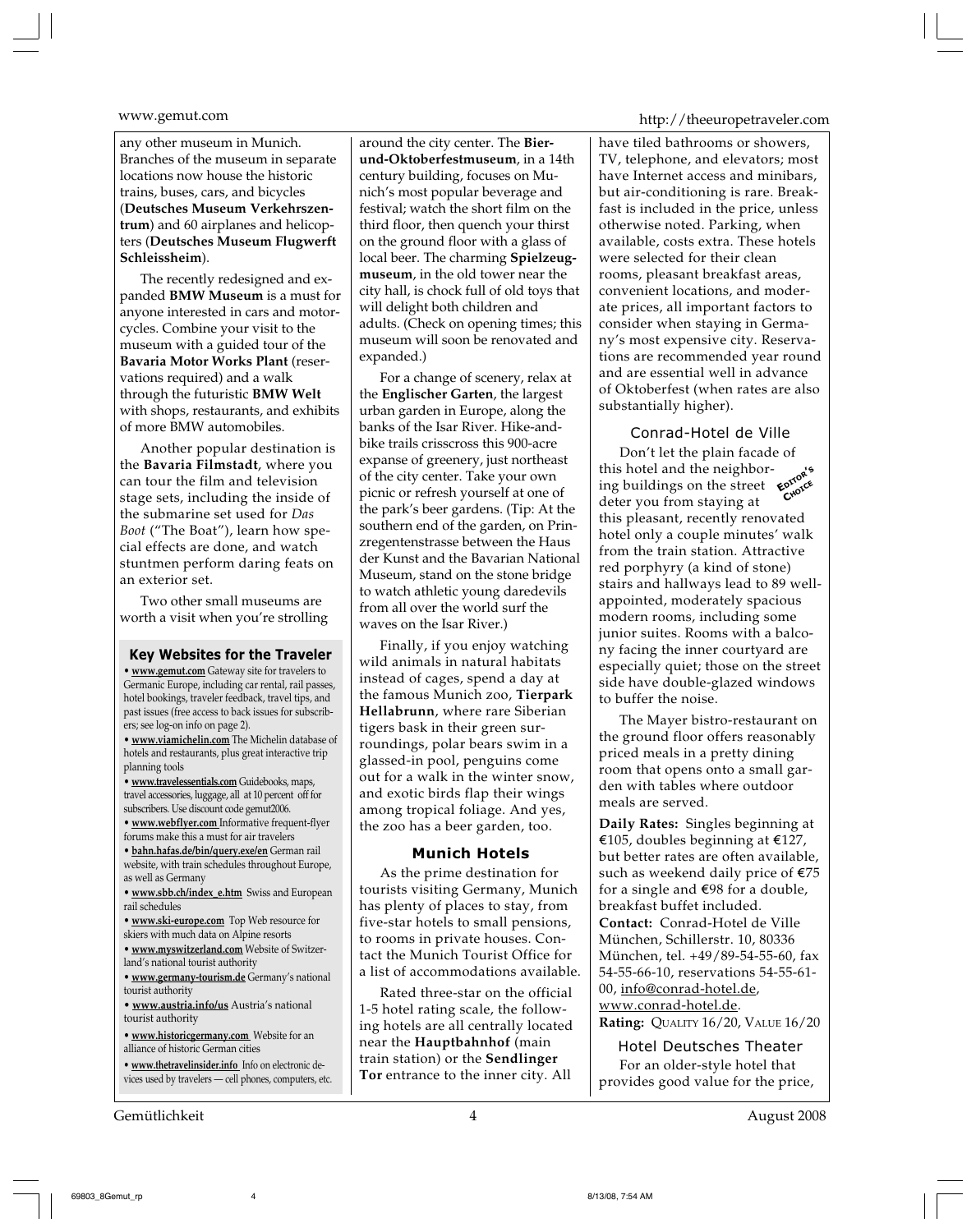# http://theeuropetraveler.com www.gemut.com

try the 28-room Deutsches Theater, near the train station and only a few blocks from the Theresienwiese where the Oktoberfest is held. However, Landwehrstrasse can be noisy, and there are "adult" clubs and shops nearby.

Rooms are decorated in a variety of styles, from Old World to simple modern. Number 50 is very large, sleeps four people, and has a comfortable sitting area with a divan, table, and two love seats. Number 40 is a large double, with plenty of closet space. The breakfast buffet is served next to the small lobby. Friendly staff.

**Daily Rates:** Singles E65, doubles €85. Parking is  $€10$ /day (three places only) or in a public garage. **Contact:** Hotel Deutsches Theater, Landwehrstr. 18, 80336 München, tel. +49/89-545-85-25, fax 545-85-261, info@hoteldeutschestheater.de, www.hoteldeutschestheater.de. **Rating:** QUALITY 14/20, VALUE 16/20

#### Hotel Apollo

Very near the train station, but on a quiet street only one block long, the Apollo has spacious rooms with simple mahogany furniture, a pleasant ambience, and plenty of closet space. Numbers 106, 402, and 509 are large triple rooms, which can also be rented as doubles. The small, dark-wood lobby leads to an elegant woodpaneled breakfast room and adjacent bar. Good value for the money and location, especially if you want a large room to relax in after a long day of sightseeing.

**Daily Rates:** Singles E65, doubles E70, triples E99. Parking is E6/day (reserve in advance) **Contact:** Apollo Hotel, Mittererstr. 7, 80336 München, tel. +49/89- 53-95-31, fax 53-40-33, info@apollohotel.de, www.apollohotel.de.

**Rating:** QUALITY 15/20, VALUE 18/20

# Carat Hotel

Those who prefer accommodations away from the busy train station area should consider the Carat Hotel, **EDITOR'<sup>S</sup>** C<sub>HOICE</sub>

Gemütlichkeit 5 August 2008

with 70 bright, modern rooms. Some face the inner courtyard; others, on the busy street side, are air-conditioned and look out onto a nearby park. Among several nice extras are international newspapers and 24-hour coffee and mineral water available at no extra cost.

Although guestrooms are quite small, the hotel is conveniently located near the Sendlinger Tor, a bus and subway stop, and the inner-city pedestrian zone. The breakfast buffet, served in a cheerful room, features mainly organic food products.

**Daily Rates:** Singles start at €79, doubles at E82, plus optional breakfast buffet for E12/person. Parking is E13/day. Special room rates and packages available online **Contact:** Carat-Hotel München, Lindwurmstr. 13, 80337 München, tel.+49/89-230-380, fax 230-38-199, info@carat-hotel-muenchen.de, www.carat-hotel-muenchen.de. **Rating:** QUALITY 15/20, VALUE 16/20

Note: For a smaller hotel in the same neighborhood, consider the Carat's partner **Hotel Müller München**, around the corner on Fliegenstr. 4. Its 44-rooms offer many of the same amenities as the Carat, with breakfast served in a bright room decorated with modern art. Each guestroom is different, and several are comfortably large. Singles begin at E79, doubles at  $$109$ , though breakfast (mostly organic products) is  $\epsilon$ 13 per person extra. **Contact:** Hotel Müller München, tel. +49/89-23- 23-860, fax 26-86-24, info@hotelmueller-muenchen.de, www.hotelmueller-muenchen.de.

# **Munich Restaurants**

Munich is well known for the diversity of its restaurants, as well as for its traditional Bavarian cuisine. In a city of 5,000 restaurants, it's easy to find a suitable place to eat on any budget.

Ratskeller München The basement of Munich's neogothic *Neues Rathaus* (New Town Hall) seats **EDR** (New Town Hall) seats **CRO**<br>1,200 people but avoids seeming like a big beer hall. Popular with both locals and tourists, the Ratskeller offers good food served in several small dining rooms and intimate alcoves with beautiful vaulted and frescoed ceilings, iron light fixtures, and wooden wainscoting. **EDITOR'<sup>S</sup>**

The menu offers a large selection of traditional, modern, and seasonal Bavarian dishes, from hot and cold sausage plates ( $$5.80$$ -14.50) to roasted pork shank with red cabbage and potato dumplings  $(€14.50)$  and roasted duck with sauteed regional vegetables and organic potatoes (E14.50). Vegetarian dishes include large salads (E8- 12.50) and *Spätzle* dumplings with melted cheese, fried onions, and tomato salad (E10.25). Several dishes feature organic products (identified as "BIO"). The best deal is the daily lunch special  $(\epsilon 10$  for three-courses, E15 for four-courses), including a quarter-liter of beer or mineral water and a small glass of sparkling wine or a dessert. There is also an extensive beer and wine list.

**Contact:** Ratskeller München, Marienplatz 8, 80331 München, tel. +49/89-21-99-890, fax 99-89-30, info@ratskeller.com,

www.ratskeller.com. Open daily, 10am-midnight.

**Rating:** QUALITY 15/20, VALUE 16/20

# Bratwurstherzl am Viktualienmarkt

Within a centuries-old building near a corner of Munich's big openair food market, are two cozy Bavarian-style dining rooms, where the main attraction is tasty Nürnberg *Bratwurst* cooked over an open, wood-fired grill (E5.60-10). Classic Bavarian dishes include soups and stews (E2.60-4.80); *Brotzeit* cold platters (E4-6.50); *Sauerbraten*, *Schnitzels*, and a variety of local sausages ( $6$ -12.50); as well as a different lunch special each day  $(€6)$ . Drink the Hacker-Pschorr beer tapped from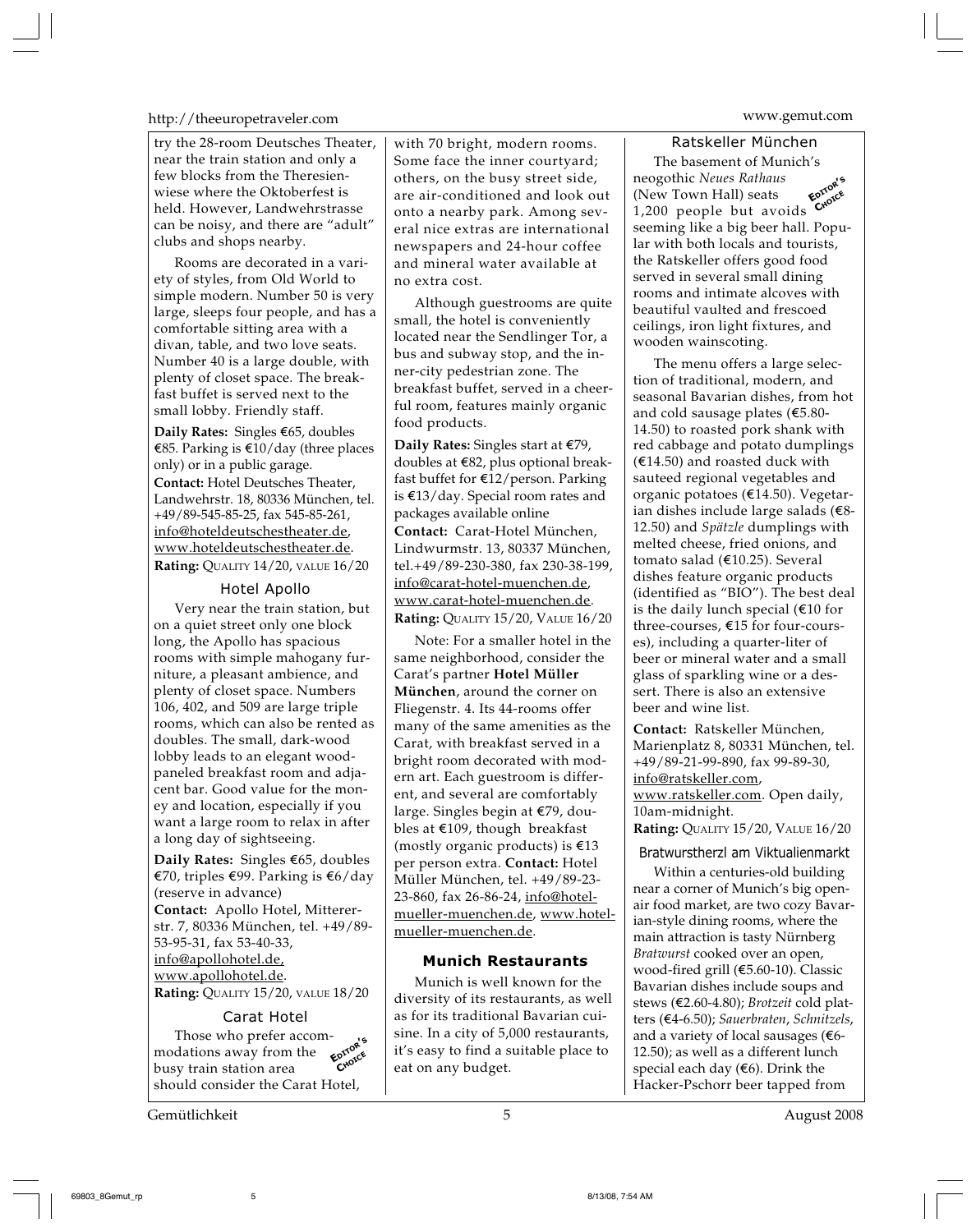# *Eating Inexpensively in Munich*

"Eating and drinking keep the body and soul together," goes an old Bavarian saying. But at the current euro/ dollar exchange rate, it can also take your wallet apart. Still, it's possible to eat well in Munich without going broke. Some tips:

• Main dish portions at German restaurants are usually very large. Couples who want a lighter meal, might consider ordering two soups or two small salads, then one main dish to share.

• For a healthy and filling one-dish meal, order a large salad topped with chicken, pork, beef, or fish. German salads are made with a variety of greens, vegetables, and garnishes.

• Try a *Brotzeitteller*, a round wooden board covered with a variety of sliced cold cuts (sausages, ham, cheeses) and served with slices of country-style rye bread. (Note that restaurants usually charge extra for bread, rolls, or pretzels eaten from the basket set on the table, but with a *Brotzeitteller*, the bread is included in the price.)

• For a simple but hearty meal, order a *Bauernomelet* (farmer's omelet)—not a light-and-airy French omelet, but a large portion of beaten eggs cooked in a skillet with chunks of potato, ham, bacon, and onions. Often these omelets are served with a *Bunte Salatteller* (generous salad plate) comprising a variety of shredded, chopped, cooked, pickled, and raw vegetables dressed with vinegar and oil.

• Traditional Bavarian meals are some of the best values in Munich. You'll find good food and great beer at the city's many beer halls and cozy taverns. (Coming next month: "Munich's Beer Halls, Taverns, and Beer Gardens.")

•Turkish and Italian restaurants are especially popular and reasonably priced. On the bustling Bayerstrasse, across from the Hauptbahnhof (main train station) is a wide range of small restaurants, fast-food places, street stands, and sidewalk cafes, many of them offering Turkish *döner kebabs*, stacked pieces of meat roasted on a vertical rotary spit next to an open heat source. The cooked meat is sliced off and stuffed into big rounds of flatbread, along with lettuce, tomatoes, onions, and yogurt-garlic sauce. Try **MaxiDöner** on Bayerstrasse, where the *döner kebab* sandwiches are made with 100% veal and fresh flatbread baked on the premises (E3). Turkish *döner kebab* stands can also be found all over the city.

• For Italian food near the train station, try **Ca D'Oro Restaurant-Bistro-Pizzeria** (Bayerstrasse 31), with 24 varieties of pizza in three sizes each, priced from E3.90 for a small simple pizza to E17.50 for the big "mega" pizzas with several toppings. Pasta dishes are from  $\epsilon$ 2.90 to E6.50, and salads from E2.80 to E7.40. A good place for vegetarians to eat well for a low price.

• For a quick meal when you're shopping or sightseeing downtown, go to the **C & A Cafe-Restaurant** (Kaufingerstr. 13) on the third floor of the big C & A clothing store, on the pedestrian zone near the Frauenkirche. Daily specials are  $\epsilon$ 5.50, and the salad bar (one full plate) is E5.10. Most cakes and tortes are E2.50 per slice. (Open Monday-Saturday, 9am-8pm.)

• Picnic in a park, such as the huge **Englischer Garten**, or take your own food to a beer garden. In the basement of the **Kaufhof department store** on the Marienplatz, buy breads, cold cuts, cheeses, sandwiches, salads, cooked vegetable dishes, and cold drinks for your own "gourmet" meal in a park. Or go to the nearby **Viktualienmarkt** (big open-air food market) to purchase your picnic fare, then eat it at the wooden tables in the market's beer garden. The only requirement is that you buy your drinks from the beer garden, not bring them with you.

•Have a big bowl of soup at the famous **Münchner Suppenküche**, a popular soup stand in the center of the Viktualienmarkt. More than a dozen different kinds of hearty soups and stews, made from fresh, seasonal ingredients, are served daily ( $\epsilon$ 2.88 – 4.98), with tap beer available, too. A good place to eat at any time of year. (Monday-Friday, 10am-7pm, 6pm in winter; Saturday 9am-5pm.)

•Many small restaurants and sidewalk cafes have chalkboards out front, offering two-course daily lunch specials for  $\epsilon$ 5 to  $\epsilon$ 6, or three courses for  $\epsilon$ 8 to  $\epsilon$ 10. At most places, a half-liter of good Munich beer costs around E3.

| a wooden barrel ( $$3.25$ for a half-                                                                                                                                   | square from the famous Hofbräu-                                                                                                                                                                                                     | sion of this dish ( $$13.40$ ). For a light-                                                                                                                                                                                |
|-------------------------------------------------------------------------------------------------------------------------------------------------------------------------|-------------------------------------------------------------------------------------------------------------------------------------------------------------------------------------------------------------------------------------|-----------------------------------------------------------------------------------------------------------------------------------------------------------------------------------------------------------------------------|
| liter).                                                                                                                                                                 | haus. Known for its "new German                                                                                                                                                                                                     | er meal, try the salad of grilled vege-                                                                                                                                                                                     |
| Contact: Bratwurstherzl am Vik-                                                                                                                                         | cuisine" based on traditional Bavari-                                                                                                                                                                                               | tables ( $\epsilon$ 10.30), but leave room for                                                                                                                                                                              |
| tualienmarkt, Dreifaltigkeitsplatz                                                                                                                                      | an recipes and regional ingredients,                                                                                                                                                                                                | the Marillenknödel (apricot dump-                                                                                                                                                                                           |
| 1, 80331 München, tel. +49/89-295-                                                                                                                                      | Wirtshaus Ayinger is popular with                                                                                                                                                                                                   | lings) for dessert (€6.10). Daily lunch                                                                                                                                                                                     |
| 113, fax 29-16-37-51,                                                                                                                                                   | Münchners who like a more refined                                                                                                                                                                                                   | specials are $\epsilon$ 8.50, and beer lovers                                                                                                                                                                               |
| mail@bratwurstherzl.de,                                                                                                                                                 | version of local dishes—but still                                                                                                                                                                                                   | will especially enjoy the six kinds of                                                                                                                                                                                      |
| www.bratwurstherzl.de. Open                                                                                                                                             | served in large portions.                                                                                                                                                                                                           | Ayinger brews on tap.                                                                                                                                                                                                       |
| Monday-Saturday, 10am-11pm.<br>Rating: QUALITY 14/20, VALUE 17/20<br>Wirtshaus Ayinger am Platzl<br>This quiet, tastefully decorated<br>restaurant-tavern is across the | The delicious horseradish-and-<br>red-radish cream soup $(€4)$ is copi-<br>ous enough as a meal on its own,<br>and the Altbayerische Pfefferhaxe (old-<br>Bavarian-style roasted pork shank)<br>with dumplings is an excellent ver- | Contact: Wirtshaus Ayinger, Platzl<br>1-A, 80331 München, tel. +49/89-23-<br>703-666, fax 23-703-665,<br>info@platzl.de, www.platzl.de. Open<br>daily, 11am-1am (food until 11:30pm).<br>Rating: QUALITY 16/20, VALUE 17/20 |

Gemütlichkeit 6 August 2008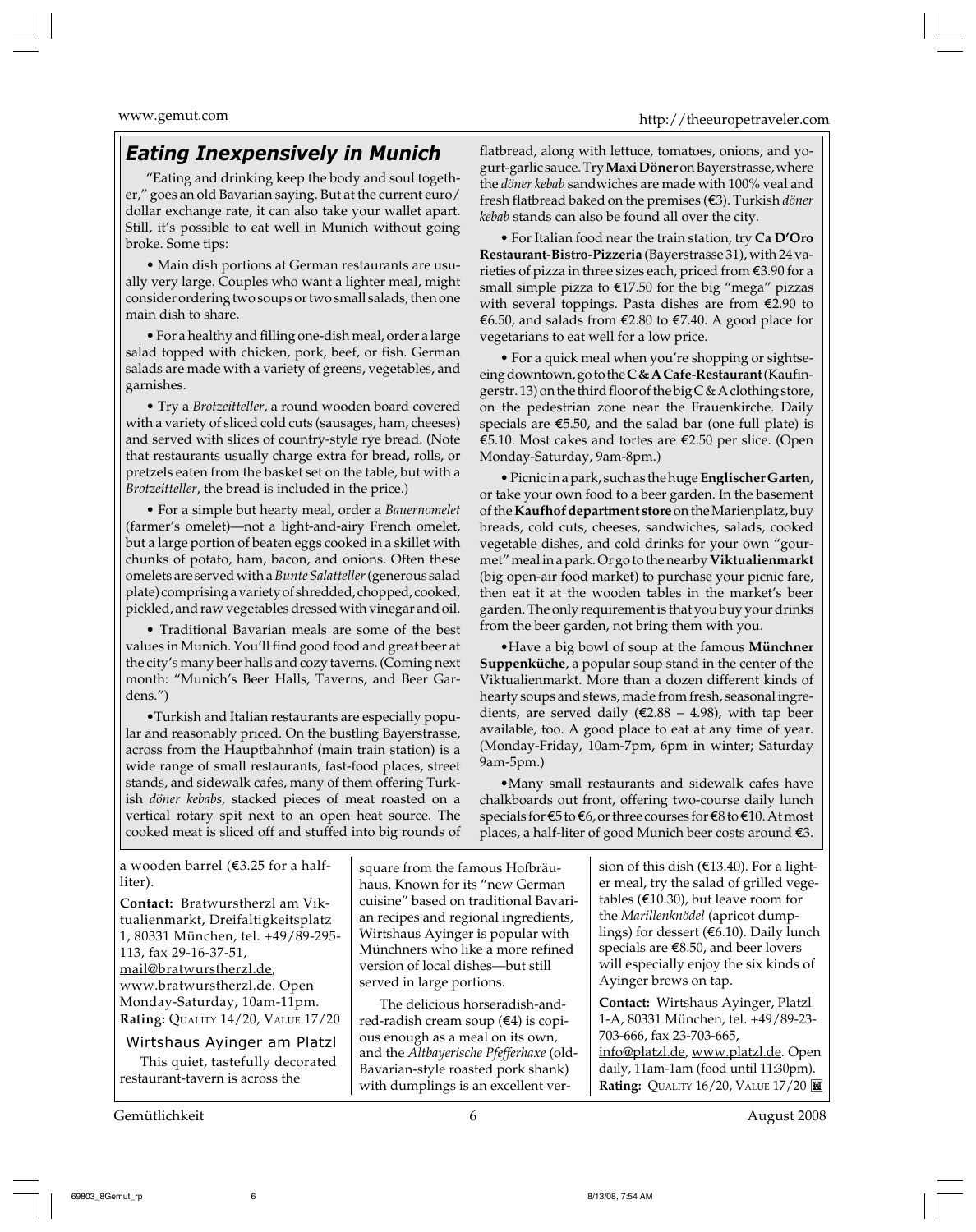# http://theeuropetraveler.com www.gemut.com

# *AUSTRIAN DESTINATONS Continued from page 7*

# Hotel Mader

There's not a better Steyr headquarters than the comfortable digs inside the two Renaissance buildings on the town square that house the Mader. Guestrooms are spacious and bright with white walls and window curtains, floral draperies, and woodaccented furnishings. There are four separate dining areas including a vaulted wine cellar and an arcaded courtyard. Contact: Landhotel Mader, A-4400 Steyr, Stadtplatz 36, tel. +43/ 7252/53358, fax 53358-6, mader@mader.at, www.mader.at, doubles from E118.

# Schwechater Hof

An amiable, family-run inn located just two-minutes above the square, next to the Parish Church. With just seven rooms, it is more tavern/restaurant than hotel, but the short walk from the square will save you money, and many will prefer the homey, family-run Austrian country ambience. Contact: Schwechaterhof, Leopold Werndl Strasse, tel. +43 7252 53067, www.schwechaterhof.at, doubles from E74.

#### **Attersee**

*O*n the largest lake in the Austrian Alps, this village 35 miles east of Salzburg is the center of a relatively inexpensive Salzkammergut resort. Moderately-priced hotels and inexpensive vacation apartments abound. Do a lake tour with lunch on the Attersee-Schiffart or spend a day in nearby Bad Ischl, the summer headquarters of Emperor Franz Josef and the home of composer Franz Lehar. Other possible excursions by car might include such towns as Gmunden, St. Wolfgang, and especially Hallstatt.

# Hotel Seegasthof Oberndorfer

The main appeal of this familyrun resort hotel, in addition to the affable management and staff, is the constant panorama of water and mountains. At breakfast, dinner, or even while dressing for dinner in your room, the view is there for the taking. Guest rooms are well-lit, con-

Gemütlichkeit 7 August 2008

temporary spaces that never fail to take advantage of the building's location directly on the water.

In summer, a stretch of lawn is pleasant for sunbathing, meals are served on a lakeside terrace, and there is a dock for swimming and small boats, which can be rented nearby.

World War II buffs should ask to see the book presented to Herr Oberndorfer by surviving members of the U.S. Third Cavalry. It contains an account of the U.S. Army's march through the region at the war's close as it routed German and Hungarian forces. General George Patton addressed Allied troops at Attersee in the spring of 1945 and the text of his speech is in the book. There is also an entry by a U.S. veteran who fell ill in the spring of '45 and was cared for by the Oberndorfer family. Contact: Hotel Seegasthof Oberndorfer, Haupstrasse 18, A-4864 Attersee, tel. +43/07666/7864- 0, hoteloberndorfer@attersee.at, www.oberoesterreich.at/oberndorfer, doubles from E100.

# Pension Alpenblick

This rambling, four-story traditional Austrian country house is set in rolling hills above the lake along the Salzkammergut cycle path. Ask for room Number 210, which features a turret-like sitting alcove with five double windows affording a sweeping view of the countryside and the lake in the distance. Contact: Pension Alpenblick, Abtsdorf 56, Attersee, A-4864, tel. 07666 75 43, www.hotelalpenblick.co.at, Doubles from €76.

# **Bad Hofgastein**

*A*bout 75 minutes drive south from Salzburg, this surprisingly modern, off-the-beaten track village in the heart of a pretty Alpine valley, offers many opportunities for recreation, including golf. A very short daytrip is to the historic spa town of Badgastein which, during the Victorian era, attracted Europe's bluest bloods. Walk the Kaiser Wilhem Promenade past great houses and palace hotels, many of which have seen better times.

Hotel-Pension Zum Toni The welcome is warm at this coun-

try chalet, where the 16 guest rooms are done in that oh-so-Austrian style that features blond wood, white walls, and gleaming bath tiles. Contact: Zum Toni, Eisenstein 1, A-5630, Bad Hofgastein, tel. +43/06432/6629, hotelzumtoni@aon.at, www.hotelzumtoni.at, doubles from E54

#### **Neusiedler See**

*G*et far off the track in this unique part of Burgenland, south of Vienna near the Hungarian border, one of Austria's great wine producing regions. The most interesting towns are Mörbisch and Rust, both on the rather strange **Neusiedler See**, a 124 squaremile body of water surrounded by reeds, only seven feet at its deepest point and which sometimes mysteriously disappears; the last time being from 1868 to 1872. Walk the towns, note the rooftop storks' nests and rest in the garden of a *Heuriger* (wine tavern) for a snack and a glass of fresh white wine made on the premises.

# Hotel Am Rathausplatz

Directly on Rust's ample main square, at the heart of village life, is the unpretentious Hotel Rathausplatz. It offers surprisingly comfortable rooms at attractive rates. Contact: Hotel Am Rathausplatz, Rathausplatz 7, A-7071 Rust, Burgenland, Tel. +43/ 02685/6202, am\_rathausplatz@rms.at, www.tiscover.at/huebner, doubles from E86

# Hotel Johannes Zeche

On the other side of the lake, in the wine town of Illmitz, the simple rooms of Hotel Johannes Zeche are well off the paths trod by most American tourists. Contact: Johannes Zeche, Florianigasse 10, A-7142, tel. +43/02175/23355, office@johanneszeche.at, www.johannes-zeche.at, doubles from E60.

#### **Kremsmünster**

*T*hough Austria's Romantikstrasse gets little publicity, it traverses spectacular countryside as it finds its way through such towns as St. Wolfgang, Bad Ischl, Gmunden, Steyr, Grein, Melk, Dürnstein, Krems and Klostenburg. It can turn a tiring threehour Salzburg-Vienna Autobahn run